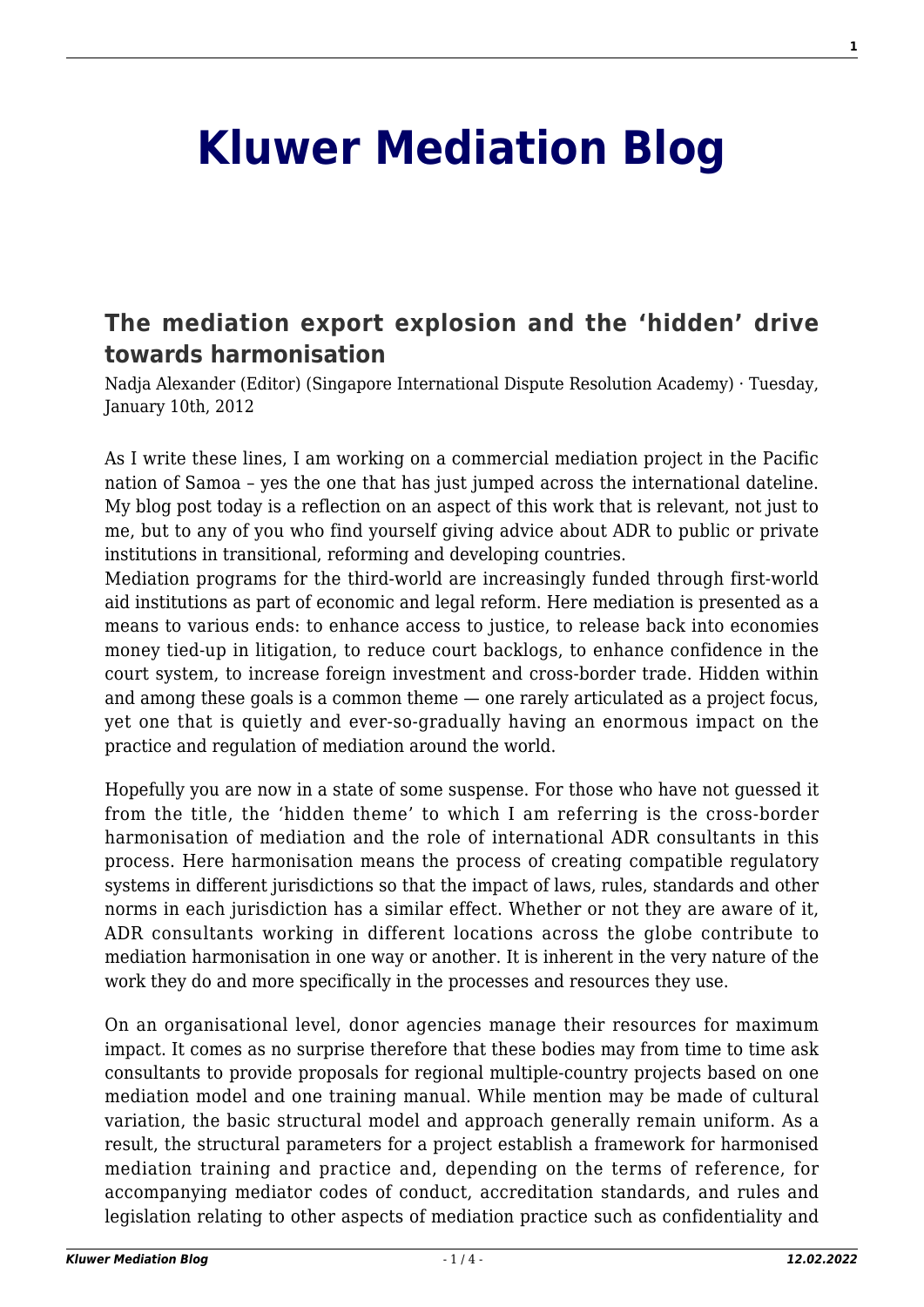admissibility of mediation evidence.

In taking on these projects, ADR consultants draw on multiple resources, both local and international. Invariably they will also draw upon their own knowledge, training, skill, experience and personal connections. For example they may refer to or make use of documentation they have produced or used in previous projects, programs and organisations — training manuals, codes of conduct, accreditation standards, policy statements, research questionnaires, rules, legislation and so on. Exchanges with other ADR consultants involved in similar projects in different parts of the world provide another ready resource made all the more available by virtue of internet technology.

In my current role in Samoa I am able to draw upon a rich array of resources, some local and others sourced from on my personal history of mediation know-how and know-why. This past week I have been emailing with an ADR consultant based in another Pacific country (let's call her P) and we have been sharing information related to all manner of mediation resources: codes of conduct, standard mediation clauses, agreements to mediate, mediation pledges, models for referral, mediation rules and legislation, training approaches and court certificates. P and I also exchange vitally important gossip about personalities and politics in the region — that's the fun part of course. Where appropriate, we make recommendations with a view to future collaboration and/or mutual recognition between the emerging ADR institutions with which we are working.

Of course we also keep up to date with international developments through our networks. We draw on international texts such as the [UNCITRAL Model Law on](http://www.uncitral.org) [International Commercial Conciliation](http://www.uncitral.org) and the [EU Directive.](http://kluwermediationblog.com/2011/12/17/beyond-the-eu-directive-on-mediation-solving-national-problems-at-a-national-level/) We access documents such as the [World Bank Group's Alternative Dispute Resolution Guidelines](https://www.wbginvestmentclimate.org/advisory-services/regulatory-simplification/alternative-dispute-resolution/upload/15322_ADRG_Web.pdf) and other documents.

After all our clients want us to provide them with the most up-to-date knowledge and skills from around the world.

So guess what? P and I are actively engaged in harmonising the law and practice of mediation internationally.

Is this what we signed up for? No.

Was this is the terms of reference? Certainly not.

## Why on earth are we doing it?

Well, we can't not do it. It's how we and all ADR consultants do our job. It has a lot to do with cross-border mobility, client and contractor expectations, and the ubiquitous presence of the world wide web which seems to expand space while compressing time so that we can have everything, and sometimes too much, at the touch of a key. In so far as we share resources and make decisions about how to regulate mediation mindful of what other nations are doing, we naturally contribute to the drive towards regulatory systems that are compatible, that is harmonised.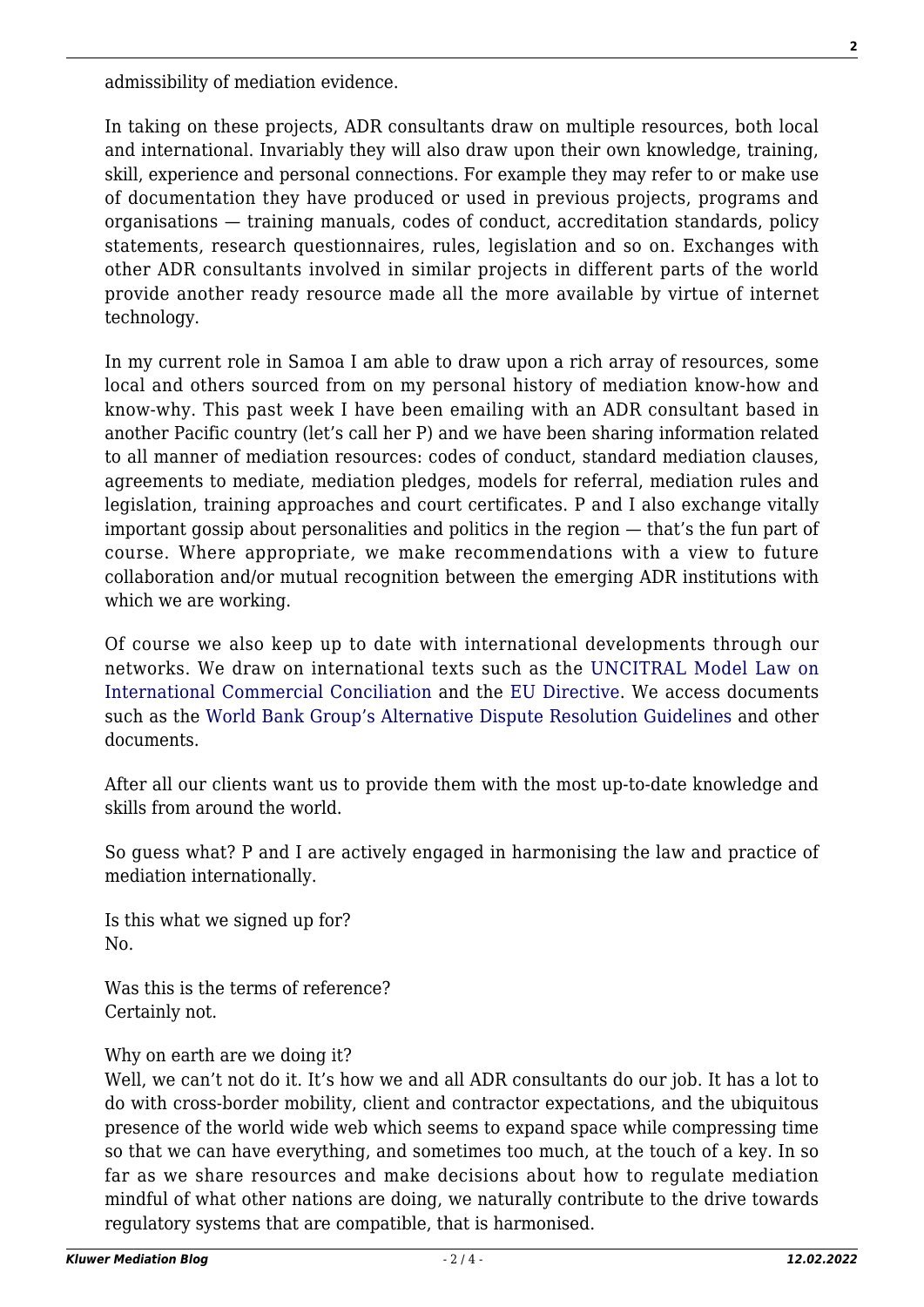In reflecting on this aspect of the work I do, I have made a New Year's resolution to be more mindful of how each small contribution we make as ADR advisers and consultants matters. Taken collectively the consultancy work that many of us engage in on an ad hoc or part time basis is shaping the local and global conditions for what mediation will look, sound and feel like in the future. That's a huge responsibility and a daunting privilege.

Wishing you all a stunning 2012.

 $\mathcal{L}_\text{max}$ 

*To make sure you do not miss out on regular updates from the Kluwer Mediation Blog, please subscribe [here.](http://mediationblog.kluwerarbitration.com/newsletter/)*

**Kluwer Arbitration Practice Plus** now offers an enhanced Arbitrator Tool with 4,100+ data-driven Arbitrator Profiles and a new Relationship Indicator exploring relationships of 12,500+ arbitration practitioners and experts.

[Learn how](https://www.wolterskluwer.com/en/solutions/kluwerarbitration/practiceplus?utm_source=mediationblog&utm_medium=articleCTA&utm_campaign=article-banner) **[Kluwer Arbitration Practice Plus](https://www.wolterskluwer.com/en/solutions/kluwerarbitration/practiceplus?utm_source=mediationblog&utm_medium=articleCTA&utm_campaign=article-banner)** [can support you.](https://www.wolterskluwer.com/en/solutions/kluwerarbitration/practiceplus?utm_source=mediationblog&utm_medium=articleCTA&utm_campaign=article-banner)



This entry was posted on Tuesday, January 10th, 2012 at 10:31 am and is filed under [ADR](http://mediationblog.kluwerarbitration.com/category/adr/), [ADR Agreements](http://mediationblog.kluwerarbitration.com/category/adr-agreements/), [Cross-cultural](http://mediationblog.kluwerarbitration.com/category/cross-cultural/), [Deal Mediation](http://mediationblog.kluwerarbitration.com/category/deal-mediation/), [Developing the Field,](http://mediationblog.kluwerarbitration.com/category/developing-the-field/) [Disclosure,](http://mediationblog.kluwerarbitration.com/category/disclosure/) [Dispute Resolution](http://mediationblog.kluwerarbitration.com/category/dispute-resolution/), [Dispute Resolution Clause](http://mediationblog.kluwerarbitration.com/category/dispute-resolution-clause/), [EU Directive on Mediation,](http://mediationblog.kluwerarbitration.com/category/eu-directive-on-mediation/) [EU Mediation](http://mediationblog.kluwerarbitration.com/category/eu-mediation-directive/) [Directive,](http://mediationblog.kluwerarbitration.com/category/eu-mediation-directive/) [General,](http://mediationblog.kluwerarbitration.com/category/general/) [Growth of the Field \(Challenges, New Sectors, etc.\),](http://mediationblog.kluwerarbitration.com/category/growth-of-the-field-challenges-new-sectors-etc/) [harmonisation of](http://mediationblog.kluwerarbitration.com/category/harmonisation-of-mediation-law/) [mediation law](http://mediationblog.kluwerarbitration.com/category/harmonisation-of-mediation-law/), [International Law,](http://mediationblog.kluwerarbitration.com/category/international-law/) [International Legal Theory and Teaching,](http://mediationblog.kluwerarbitration.com/category/international-legal-theory-and-teaching/) [International](http://mediationblog.kluwerarbitration.com/category/international-mediation/) [Mediation](http://mediationblog.kluwerarbitration.com/category/international-mediation/), [Lawyers,](http://mediationblog.kluwerarbitration.com/category/lawyers/) [Mediation Practice](http://mediationblog.kluwerarbitration.com/category/mediation-practice/), [Mediation Reforms \(Legislation, etc.\),](http://mediationblog.kluwerarbitration.com/category/mediation-reforms-legislation-etc/) [Not-for-](http://mediationblog.kluwerarbitration.com/category/not-for-profit-organizations-ngo/)